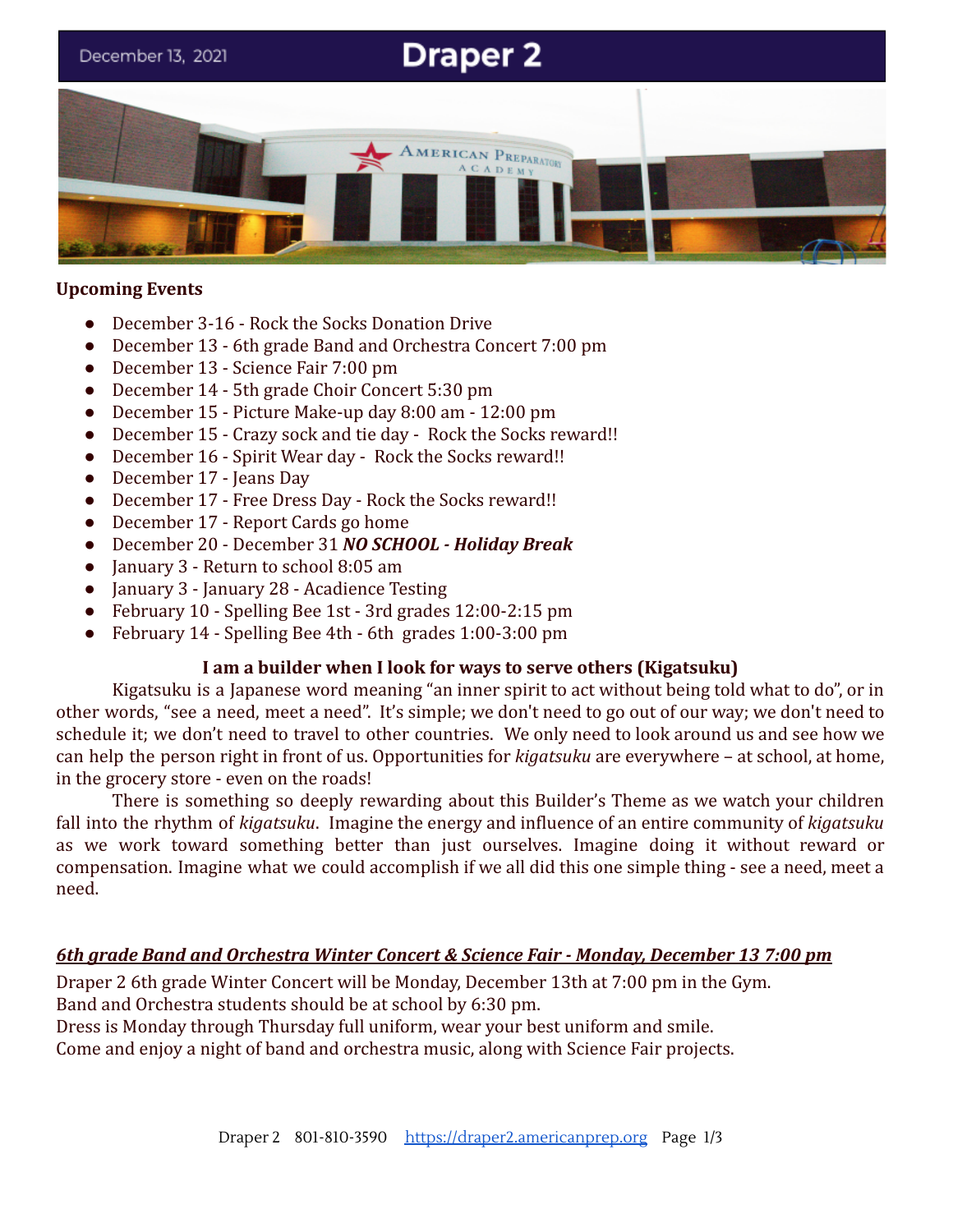## *Rock The Socks Rewards!!*

Because we met our goal of 2000 items, students may wear CRAZY SOCKS and CRAZY TIES this **WEDNESDAY, DECEMBER 15th.** We earned Spirit Wear on this **THURSDAY, DECEMBER 16th.** And because we TRiPLED our goal of 2000 items, we will have FREE DRESS DAY on this **FRIDAY, DECEMBER 17th.** Congratulations to our amazing families!

Please remember the following Free Dress day guidelines:

- Clothing must be modest (not too tight) and in good repair
- Shorts and skirts must be no more than 3" above the knee
- Shirts must have sleeves, and all text must be appropriate for school

And because we tripled that goal, we earned a FREE DRESS DAY on FRIDAY, December 17th. The drive officially ends on THURSDAY. We will deliver our socks to the Road Home on Friday.

# *5th grade Holiday Choir Concert - Tuesday, December 14 5:30-6:00 pm*

Our wonderful 5th grade choir will perform their Holiday concert on Tuesday, December 14th. Dress for the concert will be Monday through Thursday uniform, please wear your best uniform and your brightest smile. Please have your student at school by 5:00 pm. The choir will be presenting songs for your Holiday enjoyment.

## *Parent Shurley Grammar Training*

Here at APA, our 1st-6th grade students learn Shurley Grammar. What exactly is Shurley Grammar? "Shurley Grammar is a unique tool, specifically designed to help students master the parts of speech and sentence structure. Students learn definitions for the parts of speech through jingles that incorporate rhythm, rhyme, movement, and fun. Then, they are introduced to our well-defined system of classifying sentences known as the Question and Answer Flow." To help our parents better understand this part of our curriculum, we will be offering a 45-minute workshop to teach parents how to do the "Shurley Question and Answer Flow" and to help you understand what your student is learning during their homeroom grammar time. While this is the same workshop, we will be offering it several times at the school. The dates and times are as follows:

| Monday, January 3, 2:30 pm         | Tuesday, January 11, 2:30 pm |
|------------------------------------|------------------------------|
| Tuesday, January 4, 2:30 pm        | Friday, January 14, 2:30 pm  |
| Friday, January 7, 2:30 pm         | Monday, January 17, 7:00 PM  |
| Monday, January 10, 2:30 & 7:00 PM |                              |
|                                    |                              |

This workshop will be taught by our academic coach, Jacquie Chappell. Come join us in the fun!

# *Acadience Testing - January 3 - January 28*

All of our students will be participating in the Acadience, formerly DIEBELs, testing Monday, January 3rd through Friday, January 28th. This reading test will be administered in each classroom by the teacher.

#### *Spelling Bee Information*

Attached to this newsletter you will find the Spelling Bee lists for your student(s) to study from.

\*\*Classroom spelling bees will be held January 24 - January 28. The Bees will be in the classroom when the class has the time set aside.

\*\*Spelling Bees - 4th - 6the grades: Monday, February 14 1:00-3:00 pm

\*\*Spelling Bees - 1st - 3rd grades: Thursday, February 10 12:00-2:15 pm